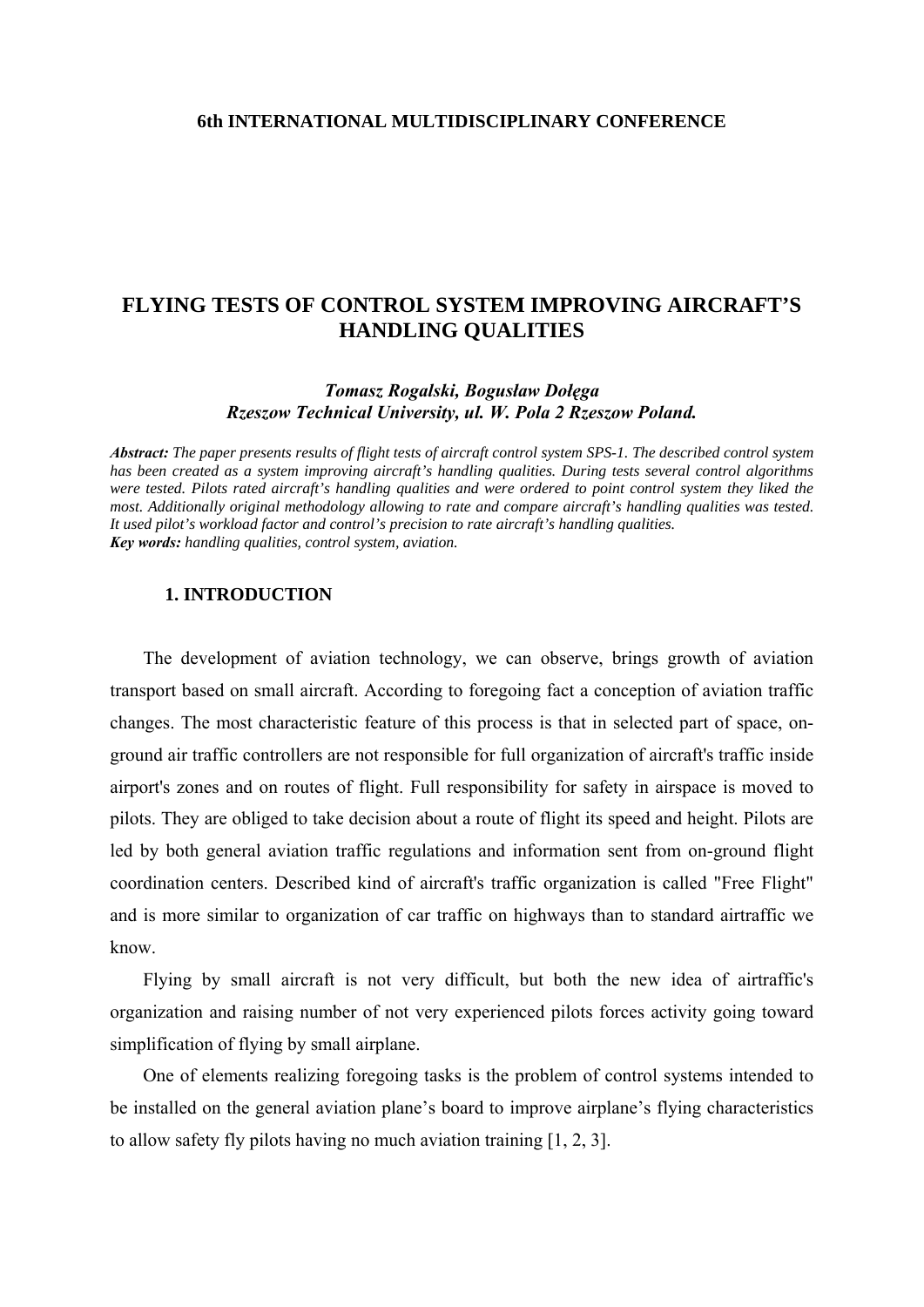### **2. THE GENERAL CONCEPTION OF CONTROL SYSTEM**

The main assumption in the project of the described control system for small general aviation aircraft modifying its handling qualities is that the system is made in Fly-by-Wire technology. There is not direct mechanical, but only electrical connection between control devices (stick, control wheel) and control surfaces. Additionally in proposed solution there is no direct proportional transition from the stick's position to position of control surfaces. Pilot using control devices (stick, sidestick) demands only parameters of flight. They are sent to the main on-board computer where control signals for actuators moving control surfaces, are prepared (fig. 1).



**Fig. 1**. *The schematic of manual-computer-aided control system.*

According to foregoing assumptions, aircraft equipped with such control system, all time is driven by automatics. And pilot's role is only to assign aircraft's flight parameters.

Proposed conception of control system allows:

- to automatically stabilize flight's parameters and to minimize disturbance's influence,
- to modify airplane's flight properties,
- to use mechanisms protecting airplane to dangerous situations or abnormal states of flight.

Both the general structure and properties of digital indirect control system SPS-1 were presented in works [2, 3]. Foregoing system have been projected and prepared in Avionics and Control Department of Rzeszow Technical University.

## **3. EXPERIMENTAL CONTROL LAWS**

Experimental control laws were implemented into fly-by-wire control system SPS-1 and tested in flights. Foregoing algorithms worked at three modes of work (modes of control).

- 1. Mode one; Deflections of control surfaces were proportional to the position of the control device. This mode of work was also called "the direct proportional control".
- 2. Mode two (Fig. 2). Deflections of control surfaces were calculated by special forming functions.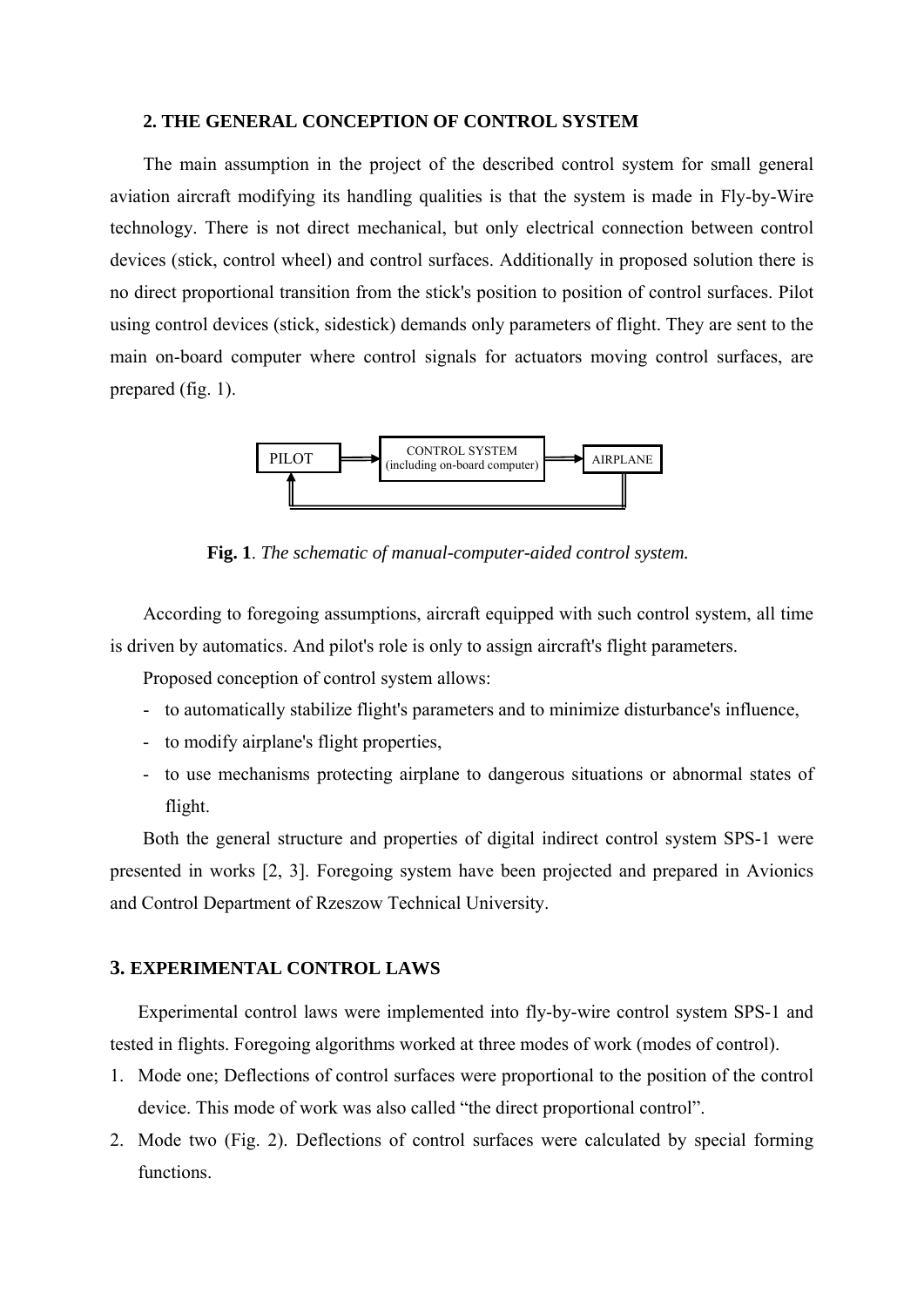3. Mode three (Fig. 3.). Specially prepared regulators of selected flight parameters were used during control of airplane's space orientation.

It is worth noticing there is no direct feedback between state of the plane and the control system in two first cases. Both the plane's dynamics and pilot's impressions close the control loop. Only mode three has direct feedback from plane's state to the control system

As a control device to control flight of the experimental airplane the mini sidestick was used. Its longitudinal and lateral handle's displacements affected adequate aircraft's motion mode. The horizontal roll of the handle replaced the classical control realized by the ruder. More detailed information about experimental control algorithms are included in publications [4, 5, 6].



**Fig. 3.** *The schematic of control laws using regulators of selected flight parameters. U – ministick's position, X – stabilized value of selected flight parameter,*  $X_z$  *– demand value of stabilized flight parameter,*  $X_e$  – *stabilization error.* 

# **4. THE METHODOLOGY OF GRADING AIRCRAFT'S HANDLING QUALITIES**

To measure pilot's effort a parameter *J* (1) was created [6, 7]. Its value depends on both the number and the amplitude of control devices and can approximately define either pilot's effort or pilot's load level.

$$
J = \frac{n \sum_{i=1}^{n} M_i}{t_c}; \qquad t \in (0, t_c)
$$
 (1)

where:

n – number of movements,

 $M_i$  – amplitude of i-th movement,

 $T_c$  – observation time.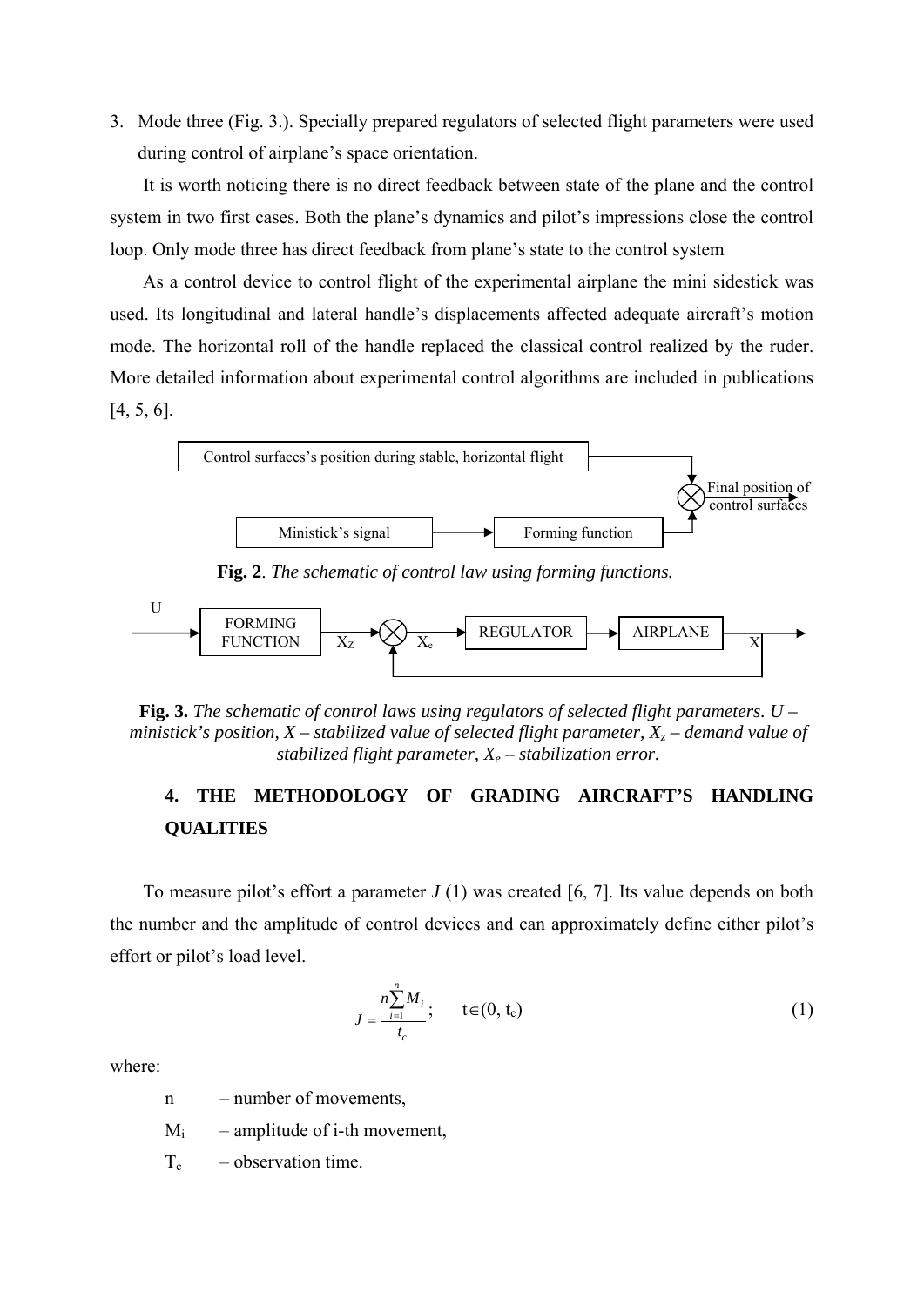In the case of stabilization maneuvers the most important problem is to precisely keep the demanded flight parameter. Precision of the control process can be well enough described by parameter called "stabilization error" defined by either formula (1) or (2).

$$
E_1 = \sqrt{\frac{\int_0^{t_i} (p - p_d)^2 dt}{t_i}}
$$
\n
$$
\int_1^{t_i} |p - p_d| dt
$$
\n(2)

$$
E_2 = \frac{0}{t_i} \tag{3}
$$

where:

p – real value of the stabilized flight parameter,

 $p_d$  – demanded value of the stabilized flight parameter,

 $t_i$  – integration time (observation time),

E – stabilization error (value of parameter describing control precision).

## **5. SAMPLE RESULTS OF FLIGHT TETST**

Projected algorithms modifying aircraft handling qualities were tested in flight [2, 4]. As an experimental plane PZL-110 equipped with SPS-1 control system was selected. During flights the pilot was doing a number of established maneuvers. They were programmed in the way to check plane's handling qualities during typical operational conditions.

For the longitudinal mode of plane's movement the maneuver of catching and stabilizing the flight altitude was selected and the course stabilization maneuver to analyze the flight characteristics of lateral one. During the test flight, the pilot, controlled the airplane via following control laws:

1. The direct proportional control when elevator's deflection was proportional to sideistick's displacement. - Because of safety reasons, to prevent the airplane against to too dynamical maneuvers, the maximal elevator's deflection was restricted to  $\pm$ 7.5 [deg], from the position needed to keep the straight, horizontal flight (value chosen experimentally).

2. The control law with the forming function. - In this case the position of the elevator δ*E* was calculated according to the formula  $(4)$  on the basis of sidestick's position  $X_s$ . The range of elevator's deflections was restricted like for the proportional control law.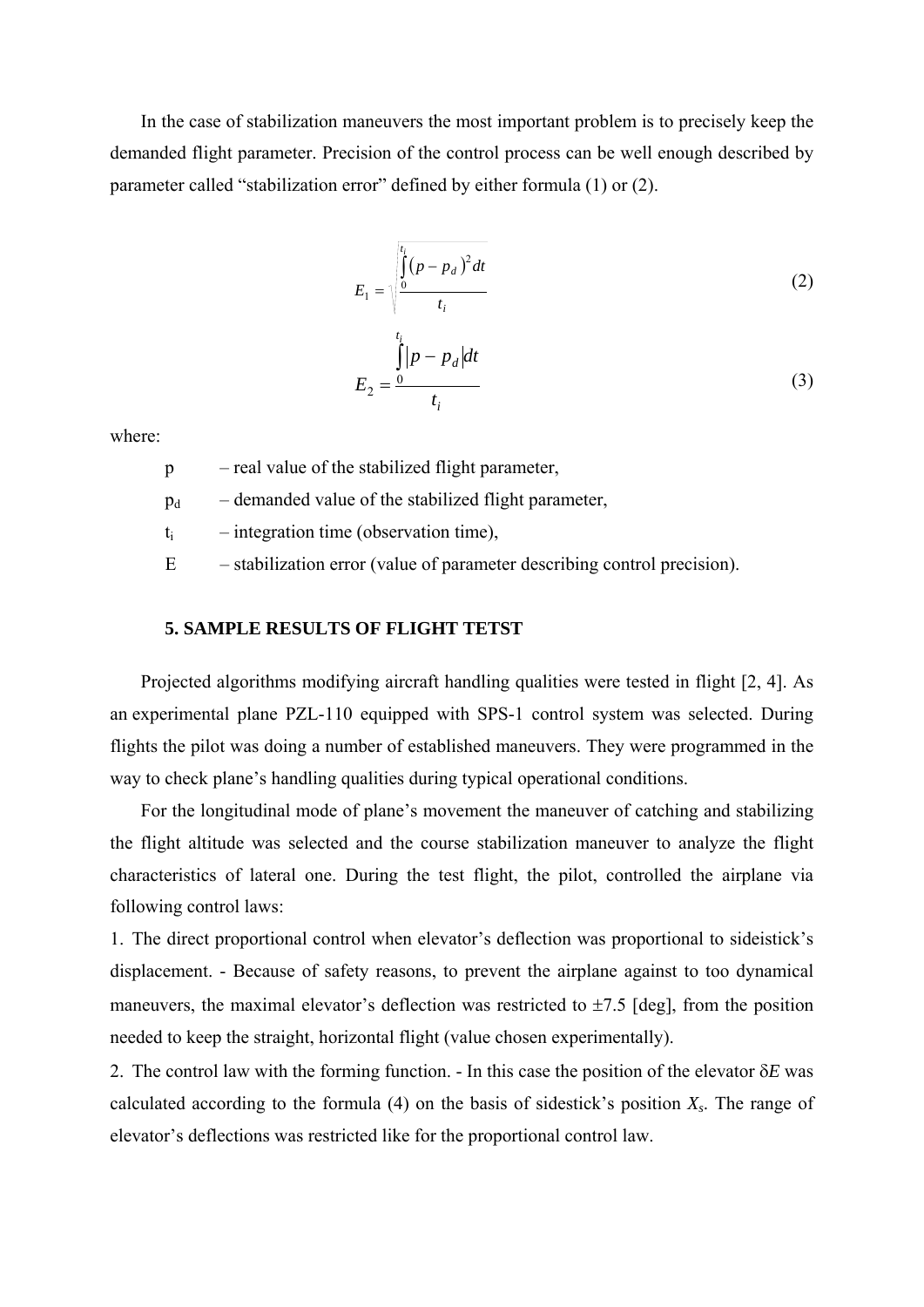$$
\delta E = \text{sgn}(Xs) \cdot 7.5 \left(\frac{Xs}{100}\right)^2 \tag{4}
$$

3. That control law was based on the PID regulator of pitch angle. The forming filter preparing demand value of pitch angle kept by the regulator working as follow (5).

$$
\Theta_d = k \int X_s dt \Big|_{\Theta \text{min}}^{\Theta \text{max}} \tag{5}
$$

where  $\Theta_d$  – demanded value of pitch angle,

k – integration coefficient,

 $X_s$  – stick's displacement,

 $\Theta_{\text{min}}$ ,  $\Theta_{\text{max}}$  – minimal and maximal permitted pitch angles truncating values demanded signal.

Such form of the control algorithm caused, the pitch rate was proportional to sidestick's position.

 Flying tests gave possibility acquiring data used to compare and to rate the work of the SPS-1 with implemented experimental control algorithms. Post flight annualizes enabled both reconstruction of pilot's activity during test maneuvers and plane's flight parameters. On these basics the ranking of control algorithms was prepared (see chapter 4).

 Figure 6 and table 1 give the example illustrating reached results. Figures presents flight altitude, during process its stabilization via different control laws. Table 1 include values of two parameters calculated on the basics of acquired data used to grade and compare the work of algorithms (see chapter 4).



**Fig. 6**. *The selected fragment of flights when the pilot kept the altitude using tested control laws.*